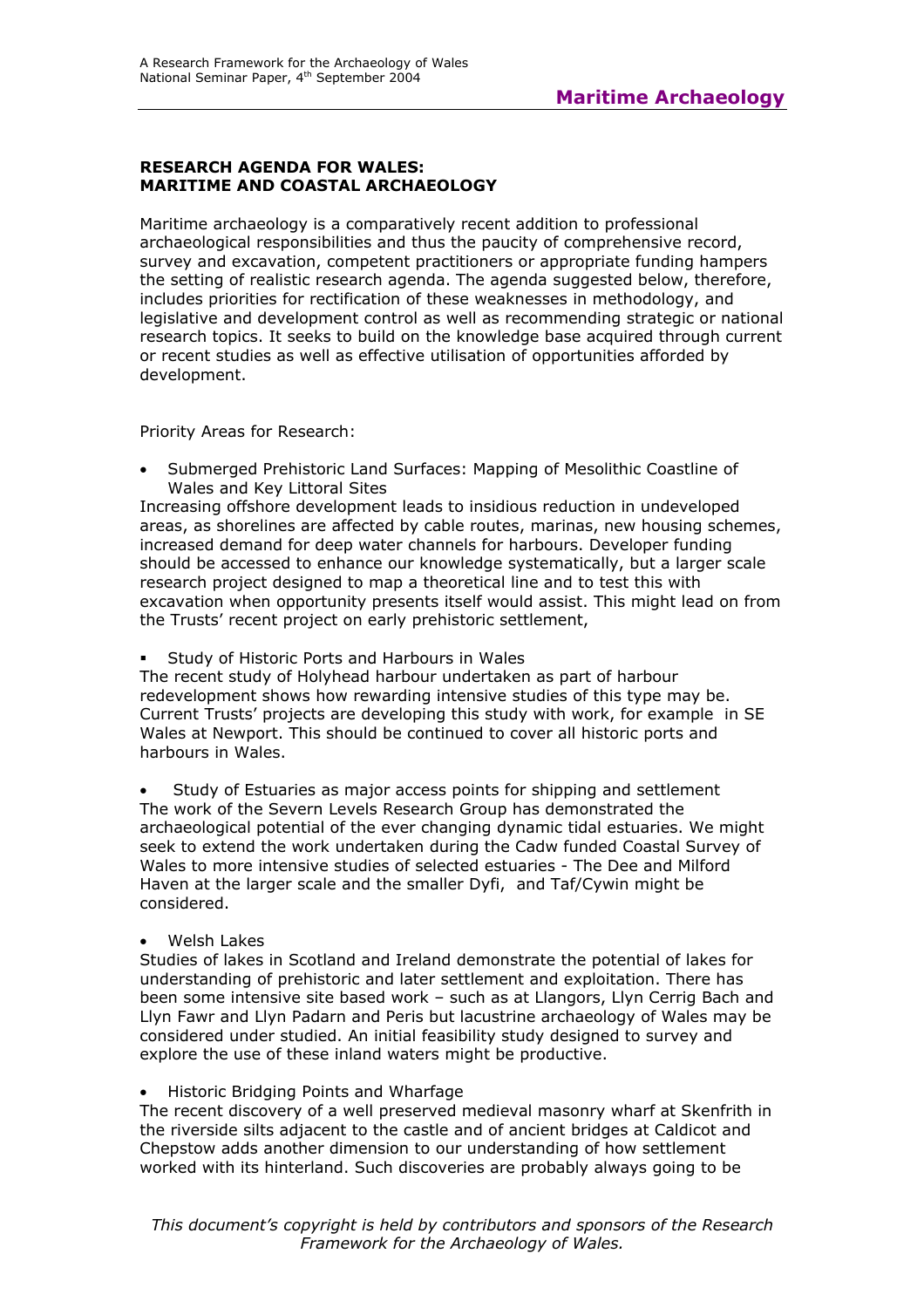chance finds, but opportunities during development in likely positions should be grasped.

• Survey of Maritime Hazards

Some areas off the Welsh coasts are well known as historic hazards to shipping. Some of these, such as Sarn Pardrig in Cardigan Bay, are shallow sand banks or reefs where wrecks are numerous but often reasonably well preserved. Areas such as these would repay intensive survey, utilising the enthusiasm of sub aqua groups and local divers, and the NAS to obtain data on historic wreck sites and enhance our poor record of off shore wreck.

Study of Welsh cargo vessels

The cost of excavation, lifting, conservation and display of ship remains means that projects will be very selective and it is usually only in rescue situations when embarking on such exercises is justifiable – eg Magor Pill (erosion), Llyn Padarn and Peris vessels, the Newport ship, and Barland's Farm (development. Synthesis of the material gained is another problem. Studies of particularity of Welsh craft designed for specific environments or industries might be a useful supplement to maritime studies.

• Technical Advances demonstrated in known wrecks

Post medieval wrecks offshore and in coastal and intertidal zones are numerous and their study and assessment of importance is embryonic. Local knowledge of hulks and more accessible wrecks abounds, however. Known wrecks should be subject to a rapid survey to assess their importance insofar as they add to knowledge of technical advances made within shipping.